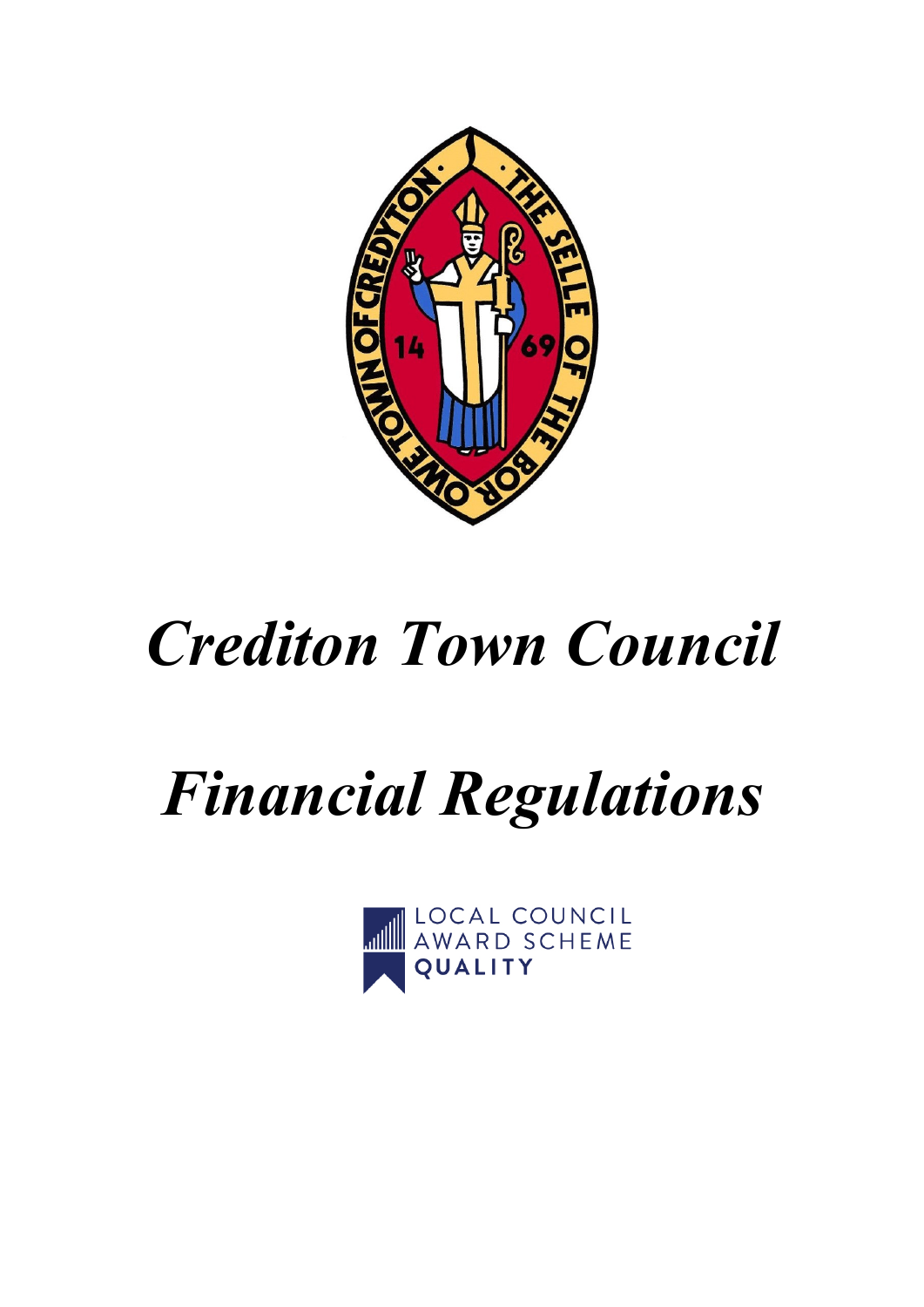# *Crediton Town Council*

These Financial Regulations were most recently approved and adopted for use on 27 April 2021 minute number 2104/213

By Resolution of the Council

#### **Rachel Avery PSLCC Town Clerk & Responsible Financial Officer**

| <b>Contents</b> |                                                                   |                |
|-----------------|-------------------------------------------------------------------|----------------|
| 1.              | General                                                           | 3              |
| 2.              | Accounting and Audit (Internal and External)                      | 5              |
| 3.              | Annual Estimates (Budget) and Forward Planning                    | $\overline{7}$ |
| 4.              | <b>Budgetary Control and Authority to Spend</b>                   | $\overline{7}$ |
| 5.              | Banking Arrangements and Authorisation of Payments                | 9              |
| 6.              | Instructions for the Making of Payments                           | 10             |
| 7.              | <b>Payment of Salaries</b>                                        | 12             |
| 8.              | Loans and Investments                                             | 13             |
| 9.              | Income                                                            | 14             |
| 10.             | Orders for Work, Goods and Services                               | 15             |
| 11.             | Contracts                                                         | 15             |
| 12.             | Payments Under Contracts for Building or Other Construction Works | 17             |
| 13.             | <b>Stores and Equipment</b>                                       | 17             |
| 14.             | Assets, Properties and Estates                                    | 17             |
| 15.             | Insurance                                                         | 18             |
| 16.             | Charities                                                         | 19             |
| 17.             | <b>Risk Management</b>                                            | 19             |
| 18.             | Suspension and Revision of Financial Regulations                  | 19             |

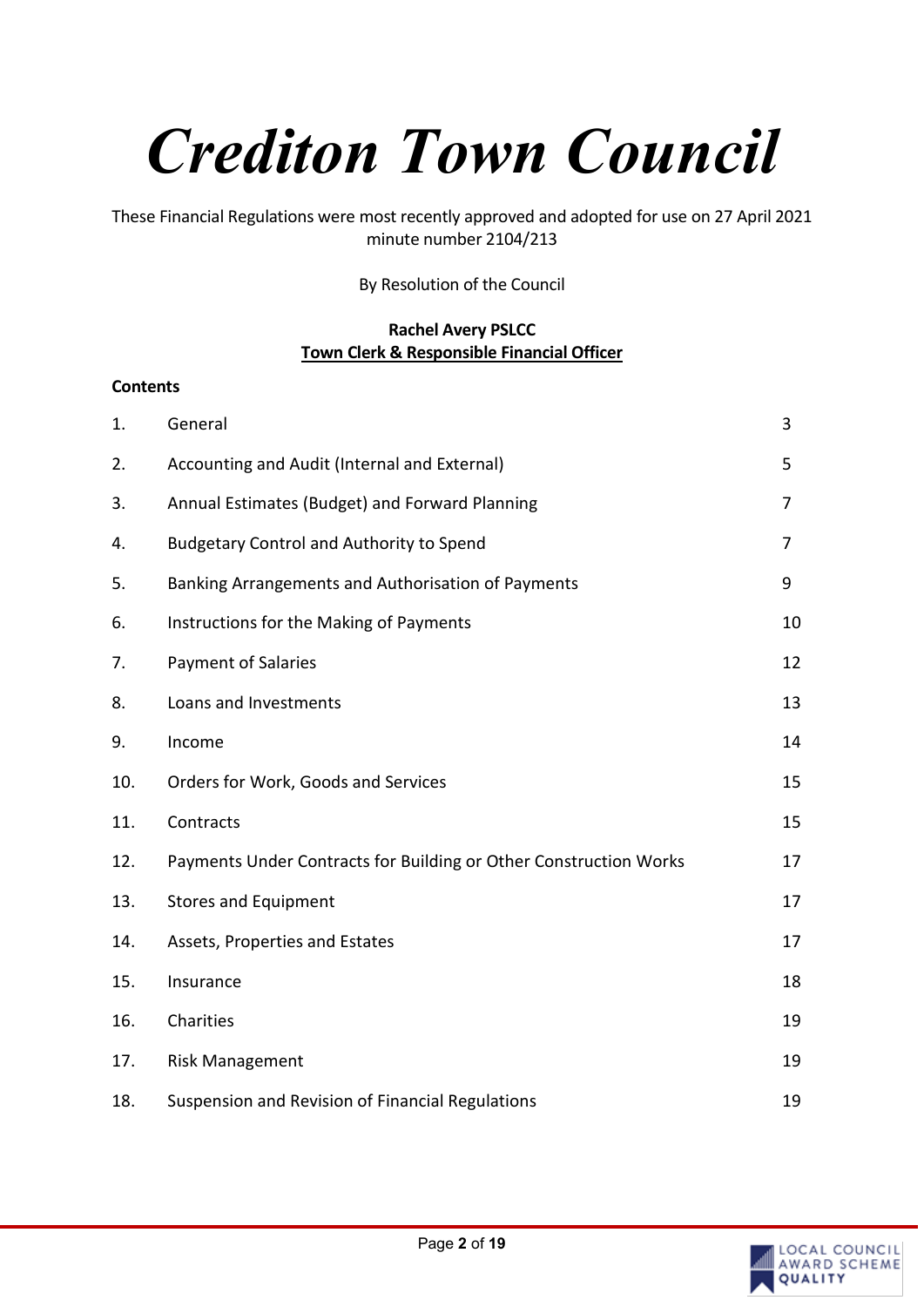# **1. General**

- 1.1. These financial regulations govern the conduct of financial management by the council and may only be amended or varied by resolution of the council. Financial regulations are one of the council's three governing policy documents providing procedural guidance for members and officers. Financial regulations must be observed in conjunction with the council's standing orders<sup>1</sup> and any individual financial regulations relating to contracts.
- 1.2. The council is responsible in law for ensuring that its financial management is adequate and effective and that the council has a sound system of internal control which facilitates the effective exercise of the council's functions, including arrangements for the management of risk.
- 1.3. The council's accounting control systems must include measures:
	- for the timely production of accounts
	- that provide for the safe and efficient safeguarding of public money
	- to prevent and detect inaccuracy and fraud
	- identifying the duties of officers.
- 1.4. These financial regulations demonstrate how the council meets these responsibilities and requirements.
- 1.5. At least once a year, prior to approving the Annual Governance Statement, the council must review the effectiveness of its system of internal control which shall be in accordance with proper practices.
- 1.6. A breach of these Regulations by an employee is gross misconduct.
- 1.7. Members of Council are expected to follow the instructions within these Regulations and not to entice employees to breach them. Failure to follow instructions within these Regulations brings the office of Councillor into disrepute.
- 1.8. The Responsible Financial Officer (RFO) holds a statutory office to be appointed by the council. The Clerk has been appointed as RFO for this council and these regulations will apply accordingly.
- 1.9. The RFO;
	- acts under the policy direction of the council

<sup>1</sup> Model standing orders for councils are available in Local Councils Explained © 2013 National Association of Local Councils

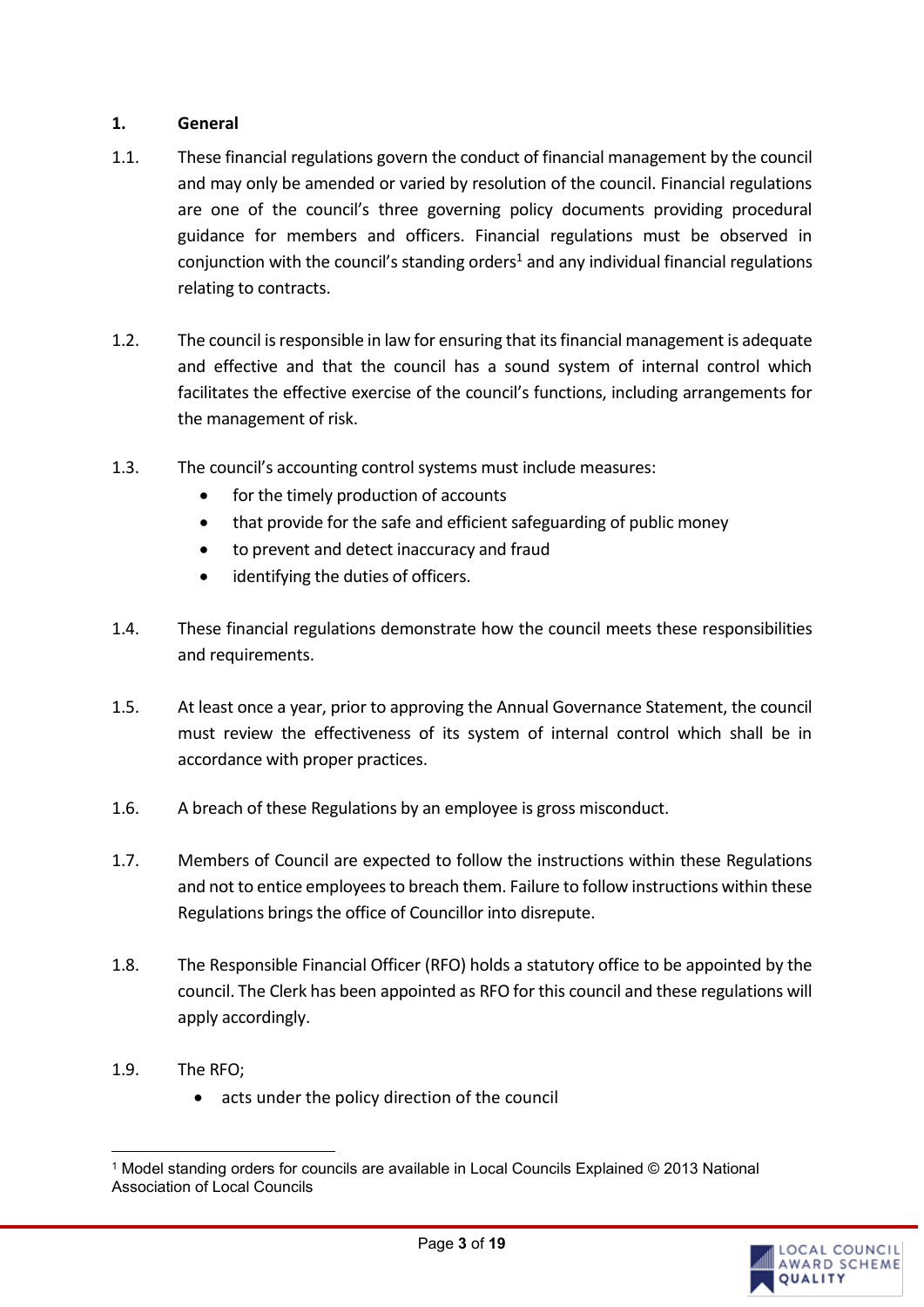- administers the council's financial affairs in accordance with all Acts, Regulations and proper practices
- determines on behalf of the council its accounting records and accounting control systems
- ensures the accounting control systems are observed
- maintains the accounting records of the council up to date in accordance with proper practices
- assists the council to secure economy, efficiency and effectiveness in the use of its resources
- produces financial management information as required by the council.
- 1.10. The accounting records determined by the RFO shall be sufficient to show and explain the council's transactions and to enable the RFO to ensure that any income and expenditure account and statement of balances, or record of receipts and payments and additional information, as the case may be, or management information prepared for the council from time to time comply with the Accounts and Audit Regulations<sup>2</sup>.
- 1.11. The accounting records determined by the RFO shall in particular contain:
	- entries from day to day of all sums of money received and expended by the council and the matters to which the income and expenditure or receipts and payments account relate
	- a record of the assets and liabilities of the council
	- wherever relevant, a record of the council's income and expenditure in relation to claims made, or to be made, for any contribution, grant or subsidy.
- 1.12. The accounting control systems determined by the RFO shall include:
	- procedures to ensure that the financial transactions of the council are recorded as soon as reasonably practicable and as accurately and reasonably as possible
	- procedures to enable the prevention and detection of inaccuracies and fraud and the ability to reconstruct any lost records
	- identification of the duties of officers dealing with financial transactions and division of responsibilities of those officers in relation to significant transactions
	- procedures to ensure that uncollectable amounts, including any bad debts are not submitted to the council for approval to be written off except with the approval of the RFO and that the approvals are shown in the accounting records



<sup>2</sup> In England - Accounts and Audit (England) Regulations 2011/817

In Wales - Accounts and Audit (Wales) Regulations 2005/368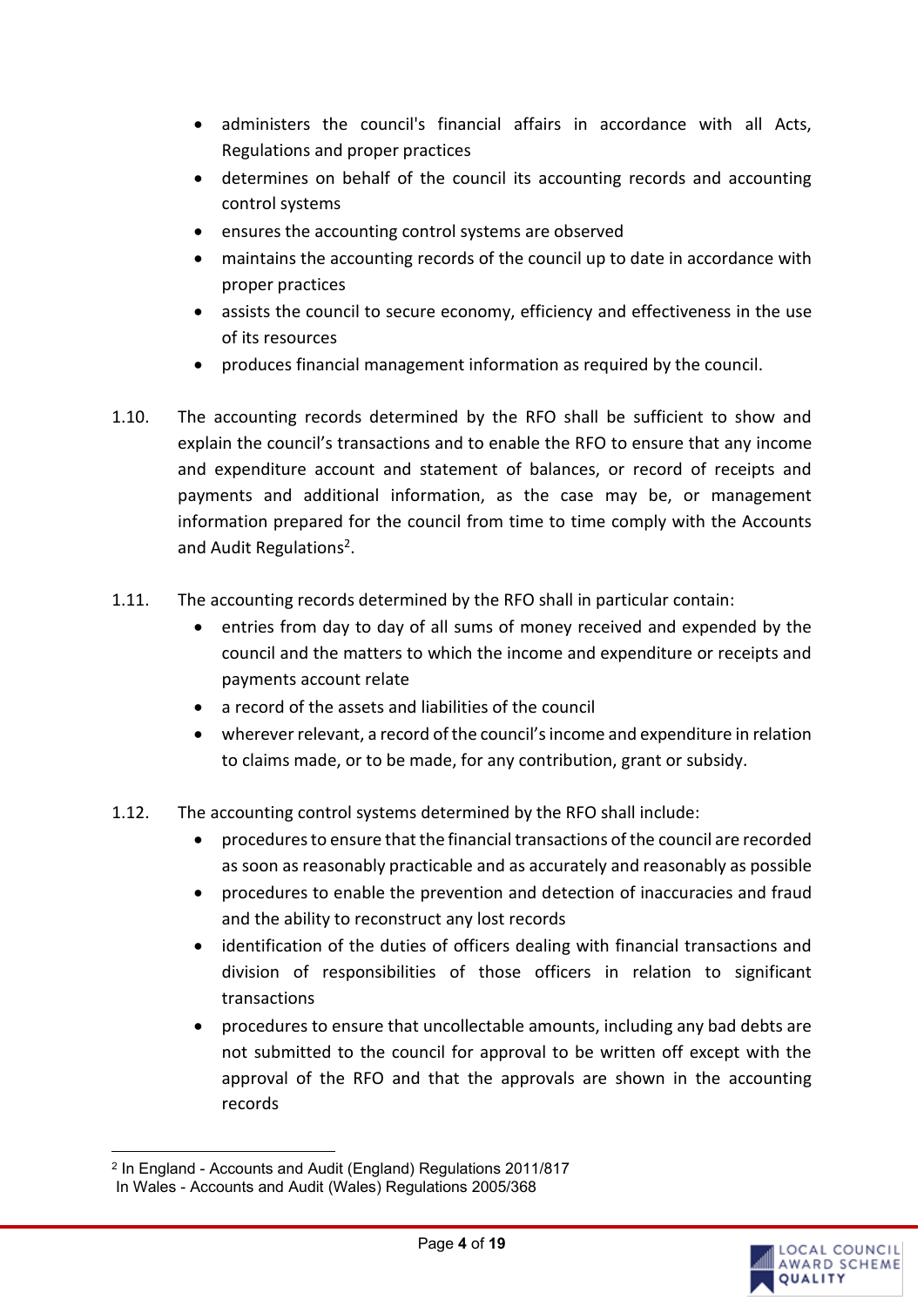- measures to ensure that risk is properly managed.
- 1.13. The council is not empowered by these Regulations or otherwise to delegate certain specified decisions. In particular any decision regarding:
	- setting the final budget or the precept (Council Tax Requirement)
	- approving accounting statements
	- approving an annual governance statement
	- borrowing
	- writing off bad debts
	- declaring eligibility for the general power of competence
	- addressing recommendations in any report from the internal or external auditors

shall be a matter for the full council only.

- 1.14. In addition the council must:
	- determine and keep under regular review the bank mandate for all council bank accounts
	- approve any grant or a single commitment in excess of £5,000
	- in respect of the annual salary for any employee have regard to recommendations about annual salaries of employees made by the relevant Committee in accordance with its terms of reference.
- 1.15. In these financial regulations, references to the Accounts and Audit Regulations or 'the regulations' shall mean the regulations issued under the provisions of section 27 of the Audit Commission Act 1998, or any superseding legislation, and then in force unless otherwise specified.

In these financial regulations the term 'proper practice' or 'proper practices' shall refer to guidance issued in *Governance and Accountability for Local Councils– a Practitioners' Guide (England)* issued by the Joint Practitioners Advisory Group (JPAG), available from the websites of NALC and the Society for Local Council Clerks (SLCC).

# <span id="page-4-0"></span>**2. Accounting and Audit (Internal and External)**

- 2.1. All accounting procedures and financial records of the council shall be determined by the RFO in accordance with the Accounts and Audit Regulations, appropriate Guidance and proper practices.
- 2.2. On a regular basis, at least once in each quarter, and at each financial year end, the Council will verify bank reconciliations (for all accounts) produced by the RFO. The Chairman of the Council shall sign the reconciliations and the original bank statements

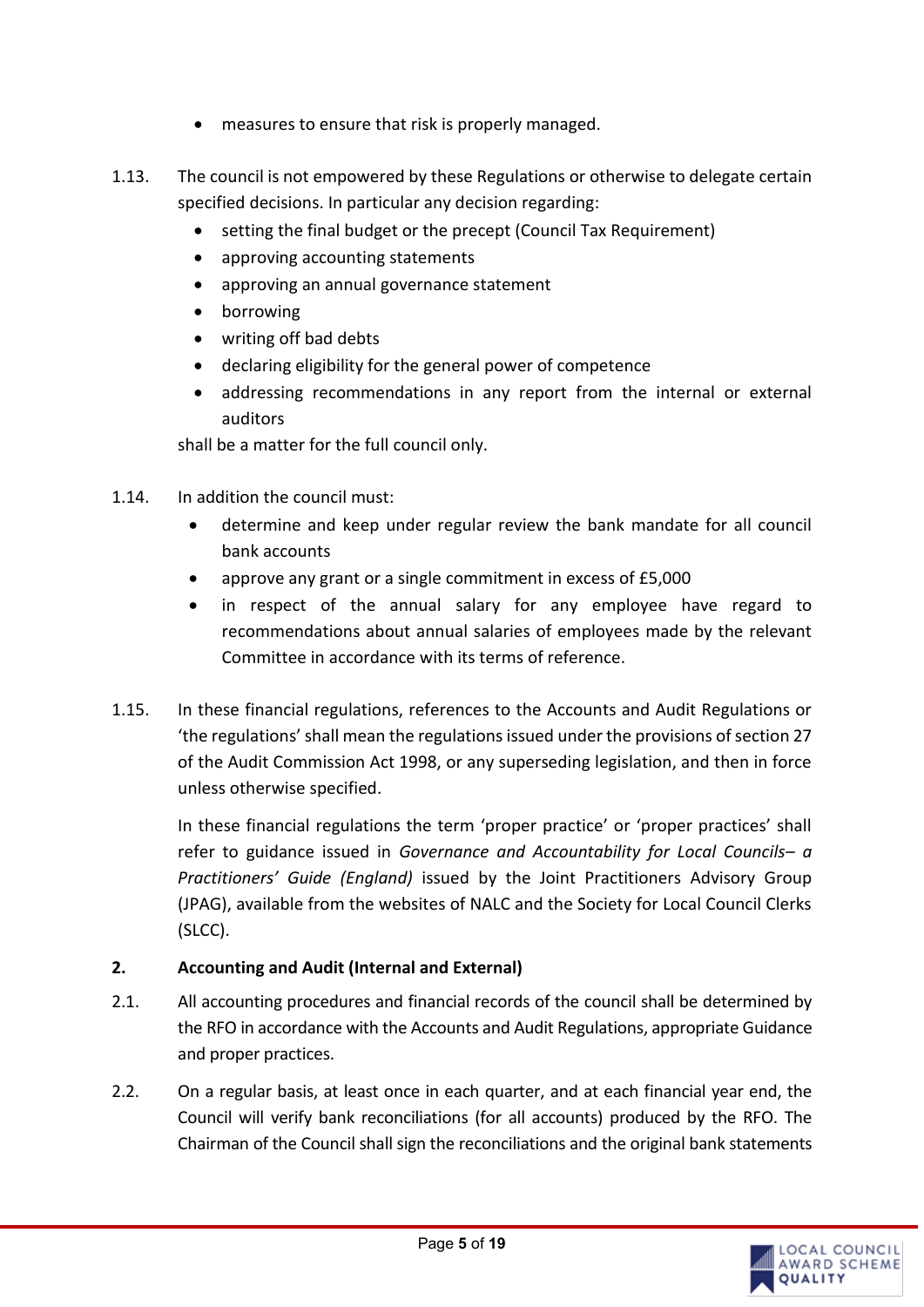(or similar document) as evidence of verification. This activity shall on conclusion be reported, including any exceptions, to and noted by the council.

- 2.3. The RFO shall complete the annual statement of accounts, annual report, and any related documents of the council contained in the Annual Return (as specified in proper practices) as soon as practicable after the end of the financial year and having certified the accounts shall submit them and report thereon to the council within the timescales set by the Accounts and Audit Regulations, for approval by resolution no later than 30 June each year.
- 2.4. The RFO shall be responsible for ensuring that there is an independent, adequate and effective system of internal audit of the council's accounting, financial and other operations in accordance with proper practices. Any officer or member of the council shall, if the RFO OR Internal Auditor requires, make available such documents of the council which appear to the RFO OR Internal Auditor to be necessary for the purpose of the internal audit and shall supply the RFO or Internal Auditor with such information and explanation as the RFO or Internal Auditor considers necessary for that purpose.
- 2.5. An internal auditor, who shall be competent and independent of the operations of the council, shall be appointed by the council. The Internal Auditor will report to the council in writing as required.
- 2.6. The internal auditor shall:
	- be competent and independent of the financial operations of the council
	- report to council in writing, or in person, on a regular basis with a minimum of one annual written report during each financial year
	- to demonstrate competence, objectivity and independence, be free from any actual or perceived conflicts of interest, including those arising from family relationships
	- have no involvement in the financial decision making, management or control of the council.
- 2.7. Internal or external auditors may not under any circumstances:
	- perform any operational duties for the council
	- initiate or approve accounting transactions
	- direct the activities of any council employee, except to the extent that such employees have been appropriately assigned to assist the internal auditor.
- 2.8. For the avoidance of doubt, in relation to internal audit the terms 'independent' and 'independence' shall have the same meaning as is described in proper practices.
- 2.9. The RFO shall make arrangements for the exercise of electors' rights in relation to the accounts including the opportunity to inspect the accounts, books, and vouchers required by the Accounts and Audit Regulations.

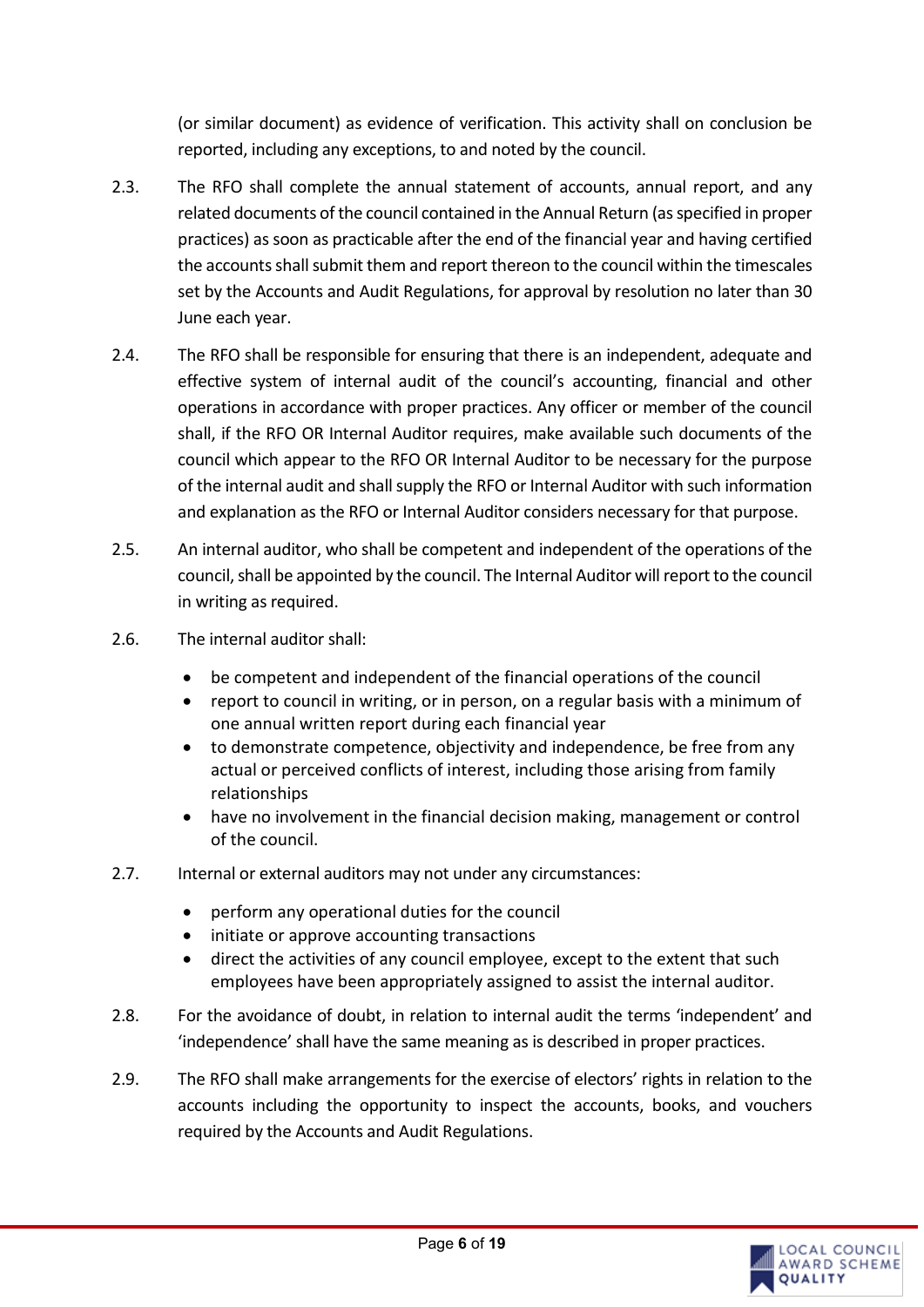2.10. The RFO shall, without undue delay, bring to the attention of all councillors any correspondence or report from internal or external auditors, unless it is purely of an administrative nature.

#### <span id="page-6-0"></span>**3. Annual Estimates (Budget) and Forward Planning**

- 3.1. Each committee, if appropriate, shall review its forecast of revenue and capital receipts and payments. Having regard to the forecast, it shall thereafter formulate and submit proposals for the following financial year to the Council, no later than the end of November each year including any proposals for revising the forecast.
- 3.2. The Council Affairs and Finance Committee shall receive the proposed budgets of all other Standing Committees before the full budget is presented for adoption by the Council and shall make recommendations to the council regarding adoption or otherwise.
- 3.3. The RFO must each year, by no later than December, prepare detailed estimates of all receipts and payments including the use of reserves and all sources of funding for the following financial year in the form of a budget to be considered by the Council.
- 3.4. The Council shall consider annual budget proposals in relation to the Council's forecast of revenue and capital receipts and payments including recommendations for the use of reserves and sources of funding and update the forecast accordingly.
- 3.5. The council shall review the budget not later than the end of December each year and shall fix the precept to be levied for the ensuing financial year. The RFO shall issue the Precept to the billing authority and shall supply each member with a copy of the approved budget.
- 3.6. The approved annual budget shall form the basis of financial control for the ensuing year.

#### <span id="page-6-1"></span>**4. Budgetary Control and Authority to Spend**

- 4.1. Expenditure on revenue items may be authorised up to the amounts included for that class of expenditure in the approved budget. This authority is to be determined by:
	- the council for all items over £5,000
	- a duly delegated committee of the council for items over £3000 and up to £5000
	- the Clerk, in conjunction with Chairman of Council or Chairman of the appropriate committee, for any items up to £3000.
	- the Clerk, for items up to £2000

Contracts may not be disaggregated to avoid controls imposed by these regulations.

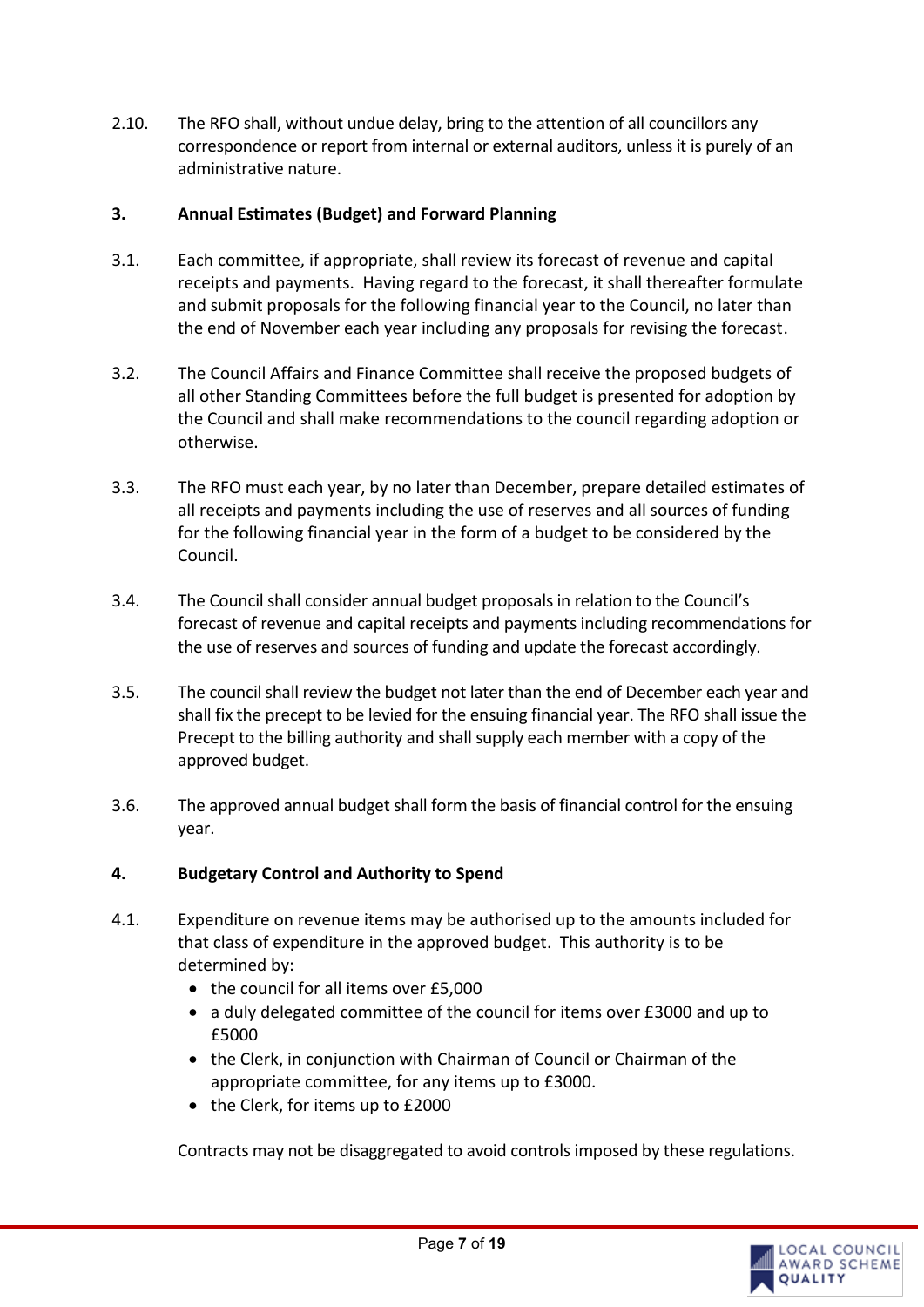- 4.2. No expenditure may be authorised that will exceed the amount provided in the revenue budget for that class of expenditure other than by resolution of the council, or duly delegated committee. During the budget year and with the approval of council having considered fully the implications for public services, unspent and available amounts may be moved to other budget headings or to an earmarked reserve as appropriate ('virement').
- 4.3. Expenditure on Revenue items may be incurred up to the amounts included in the approved budget.
- 4.4. Unspent provisions in the revenue budget for shall be carried forward to a subsequent year by the approval of the RFO.
- 4.5. The salary budgets are to be reviewed at least annually in October for the following financial year and such review shall be evidenced by a hard copy schedule signed by the Clerk and the Chairman of Council or relevant committee. The RFO will inform committees of any changes impacting on their budget requirement for the coming year in good time.
- 4.6. In cases of extreme risk to the delivery of council services, the clerk may authorise revenue expenditure on behalf of the council which in the clerk's judgement it is necessary to carry out. Such expenditure includes repair, replacement or other work, whether or not there is any budgetary provision for the expenditure, subject to a limit of £3000. The Clerk shall report such action to the chairman as soon as possible and to the council as soon as practicable thereafter.
- 4.7. The committee nominated in the Scheme of Delegation shall be authorised under extreme urgency to incur such expenditure up to the sum of £5000. Such decisions, either by the RFO alone of the nominated committee, will be reported to the Town Council at the earliest opportunity.
- 4.8. No expenditure shall be authorised in relation to any capital project and no contract entered into or tender accepted involving capital expenditure unless the council is satisfied that the necessary funds are available and the requisite borrowing approval has been obtained.
- 4.9. All capital works shall be administered in accordance with the council's standing orders and financial regulations relating to contracts.
- 4.10. The RFO shall provide the Council with a quarterly statement of Income and expenditure under each head of the budgets, comparing actual expenditure against the Budget.
- 4.11. The RFO shall regularly provide the council with a statement of receipts and payments to date under each head of the budgets, comparing actual expenditure to the appropriate date against that planned as shown in the budget. These statements are to be prepared at least at the end of each financial quarter and shall show

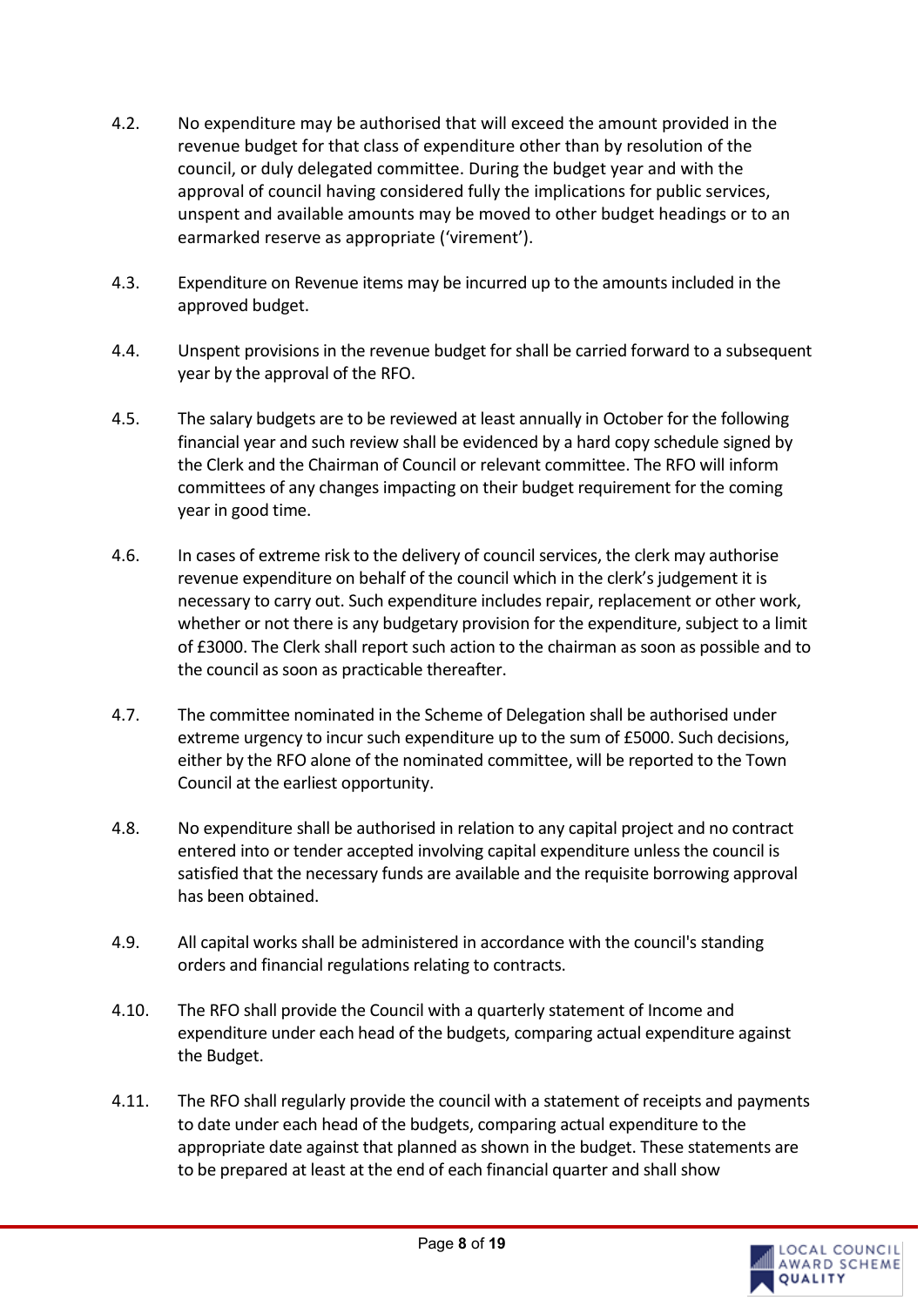explanations of material variances. For this purpose "material" shall be in excess of 15% of the budget.

4.12. Changes in earmarked reserves shall be approved by council as part of the budgetary control process.

# <span id="page-8-0"></span>**5. Banking Arrangements and Authorisation of Payments**

- 5.1. The council's banking arrangements, including the bank mandate, shall be made by the RFO and approved by the council; banking arrangements may not be delegated to a committee. They shall be regularly reviewed for safety and efficiency.
- 5.2. The RFO shall prepare a schedule of payments requiring authorisation, forming part of the Agenda for the Meeting and, together with the relevant invoices, present the schedule to the Council. The Council shall review the schedule for compliance and, having satisfied itself shall authorise payment by a resolution of the Council. The approved schedule shall be initialled by the Chairman of the Meeting. A detailed list of all payments shall be disclosed within or as an attachment to the minutes of the meeting at which payment was authorised. Personal payments (including salaries, wages, expenses and any payment made in relation to the termination of a contract of employment) may be summarised to remove public access to any personal information.
- 5.3. All invoices for payment shall be examined, verified and certified by the RFO to confirm that the work, goods or services to which each invoice relates has been received, carried out, examined and represents expenditure previously approved by the council.
- 5.4. The RFO shall scrutinise invoices in relation to arithmetical accuracy and shall code them as to the appropriate expenditure heading.
- 5.5. The Clerk and RFO shall have delegated authority to authorise the payment of items only in the following circumstances:
	- a) If a payment is necessary to avoid a charge to interest under the Late Payment of Commercial Debts (Interest) Act 1998, and the due date for payment is before the next scheduled Meeting of council, where the Clerk and RFO certify that there is no dispute or other reason to delay payment, provided that a list of such payments shall be submitted to the next appropriate meeting of the Council
	- b) An expenditure item authorised under 5.6 below (continuing contracts and obligations) provided that a list of such payments shall be submitted to the next appropriate meeting of the Council
	- c) fund transfers within the councils banking arrangements up to the sum of £20,000, provided that a list of such payments shall be submitted to the next appropriate meeting of the Council.

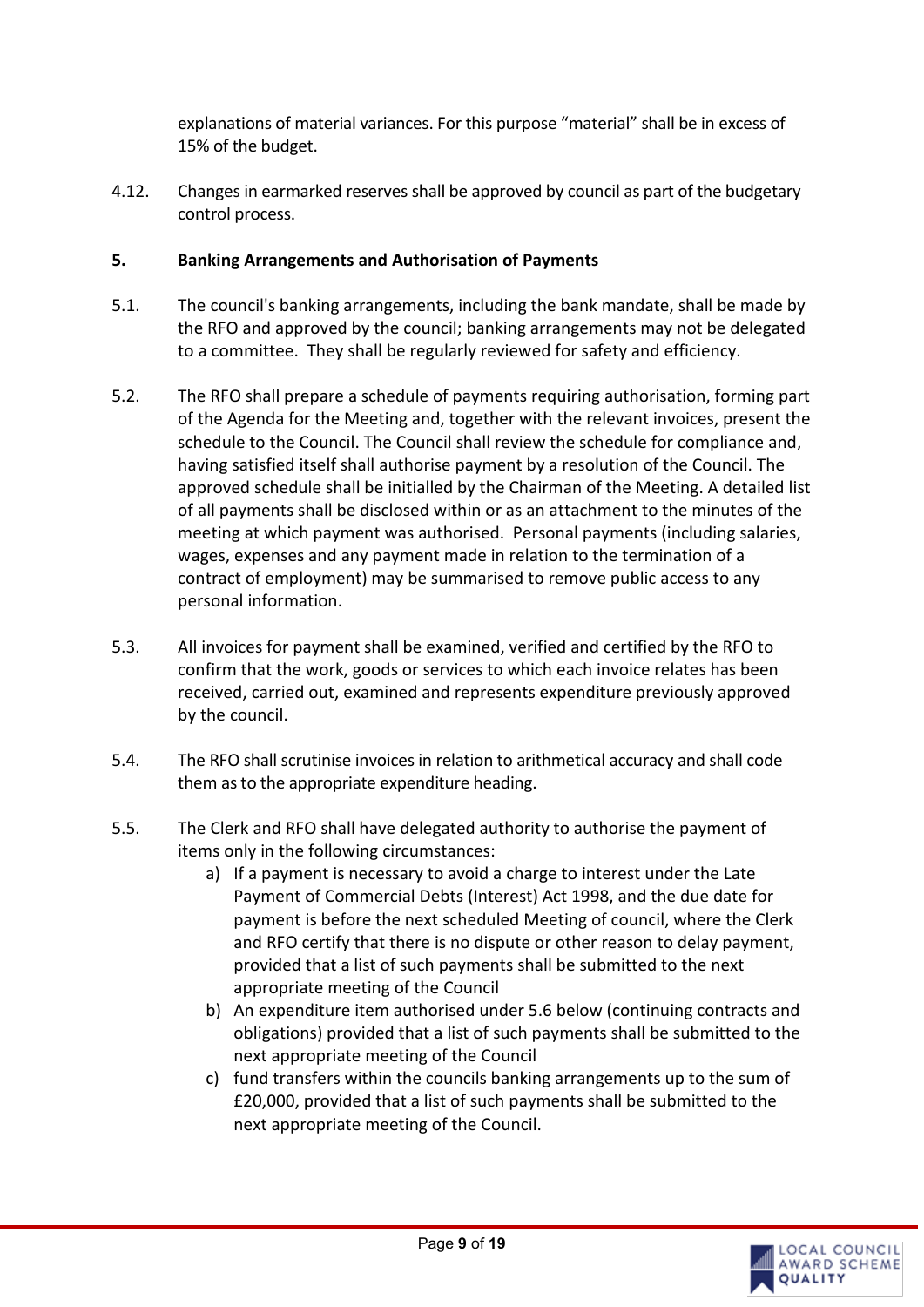- 5.6. For each financial year the Clerk and RFO shall draw up a list of due payments which arise on a regular basis as the result of a continuing contract, statutory duty, or obligation (such as but not exclusively, Salaries, PAYE and NI, Superannuation Fund and regular maintenance contracts and the like for which Council, or a duly authorised Committee, may authorise payment for the year provided that the requirements of regulation 4.1 (Budgetary Controls) are adhered to, provided also that a list of such payments shall be submitted to the next appropriate meeting of the Council.
- 5.7. In respect of grants a duly authorised committee shall approve expenditure within any limits set by council and in accordance with any Policy statement approved by council. Any Revenue or Capital Grant in excess of £5,000 shall before payment, be subject to ratification by resolution of the council.
- 5.8. Members are subject to the Code of Conduct that has been adopted by the council and shall comply with the Code and Standing Orders when a decision to authorise or instruct payment is made in respect of a matter in which they have a disclosable pecuniary or other interest, unless a dispensation has been granted.
- 5.9. The council will aim to rotate the duties of members in these Regulations so that onerous duties are shared out as evenly as possible over time.
- 5.10. Any changes in the recorded details of suppliers, such as bank account records, shall be approved in writing by a Member.

#### <span id="page-9-0"></span>**6. Instructions for the Making of Payments**

- 6.1. The council will make safe and efficient arrangements for the making of its payments.
- 6.2. Following authorisation under Financial Regulation 5 above, the council, a duly delegated committee or, if so delegated, the Clerk or RFO shall give instruction that a payment shall be made.
- 6.3. All payments shall be effected by cheque or other instructions to the council's bankers, or otherwise, in accordance with a resolution of Council or duly delegated Committee.
- 6.4. Cheques or orders for payment drawn on the bank account in accordance with the schedule as presented to council or committee shall be signed by two members of the Council, in accordance with a resolution instructing that payment. If a member who is also a bank signatory has declared a disclosable pecuniary interest, or has any other interest, in the matter in respect of which the payment is being made, that Councillor shall be required to consider Standing Orders, and thereby determine whether it is appropriate and / or permissible to be a signatory to the transaction in question. The council will not appoint members of the same family to sign cheques.

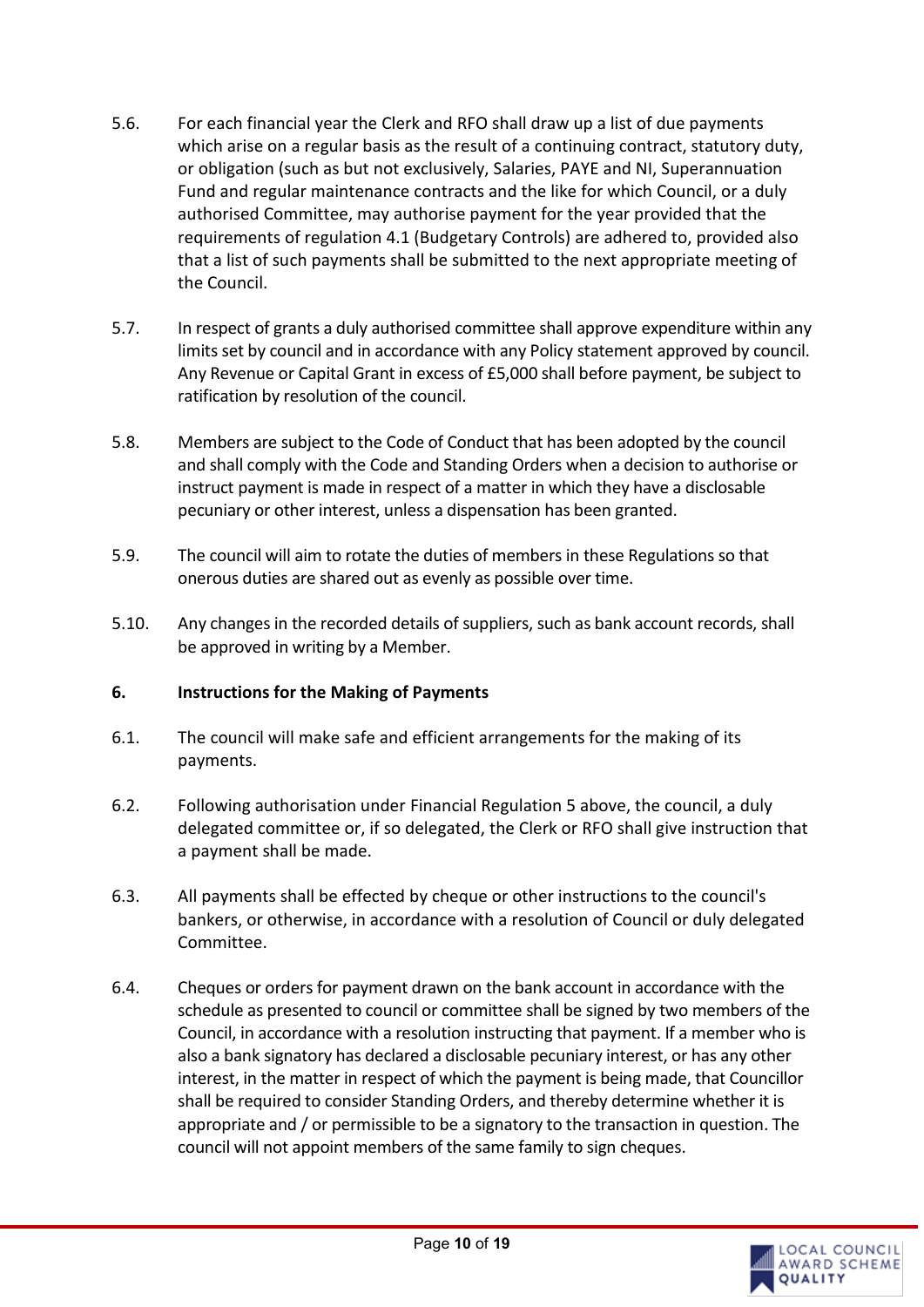- 6.5. To indicate agreement of the details shown on the cheque or order for payments the signatories shall also each sign the schedule presented with the cheques for signature.
- 6.6. Cheques or orders for payment shall not normally be presented for signature other than at a Council or committee meeting (including immediately before or after such a meeting). Any signatures obtained away from such meetings shall be reported to the Council at the next convenient meeting.
- 6.7. If thought appropriate by the council, payment for utility supplies (energy, telephone and water) and any National Non-Domestic Rates may be made by variable Direct Debit provided that the instructions are signed by two members and any payments are reported to council as made. The approval of the use of a variable Direct Debit shall be renewed by resolution of the council at least every two years.
- 6.8. If thought appropriate by the council, payment for certain items (principally Salaries) may be made by Bank Standing Order provided that the instructions are signed, or otherwise evidenced by two members are retained and any payments are reported to council as made. The approval of the use of a Banker's Standing Order shall be renewed by resolution of the council at least every two years.
- 6.9. If thought appropriate by the council, payment for certain items may be made by BACS or CHAPS methods provided that the instructions for each payment are signed, or otherwise evidenced, by two authorised bank signatories are retained and any payments are reported to council as made. The approval of the use of BACS or CHAPS shall be renewed by resolution of the council at least every two years.
- 6.10. If thought appropriate by the council payment for certain items may be made by internet banking transfer provided evidence is retained showing which members approved the payment.
- 6.11. Where a computer requires use of a personal identification number (PIN) or other password(s), for access to the council's records on that computer, a note shall be made of the PIN and Passwords and shall be handed to and retained by the Chairman of Council in a sealed dated envelope. This envelope may not be opened other than in the presence of two other councillors. After the envelope has been opened, in any circumstances, the PIN and / or passwords shall be changed as soon as practicable. The fact that the sealed envelope has been opened, in whatever circumstances, shall be reported to all members immediately and formally to the next available meeting of the council. This will not be required for a member's personal computer used only for remote authorisation of bank payments.
- 6.12. No employee or councillor shall disclose any PIN or password, relevant to the working of the council or its bank accounts, to any person not authorised in writing by the council or a duly delegated committee.

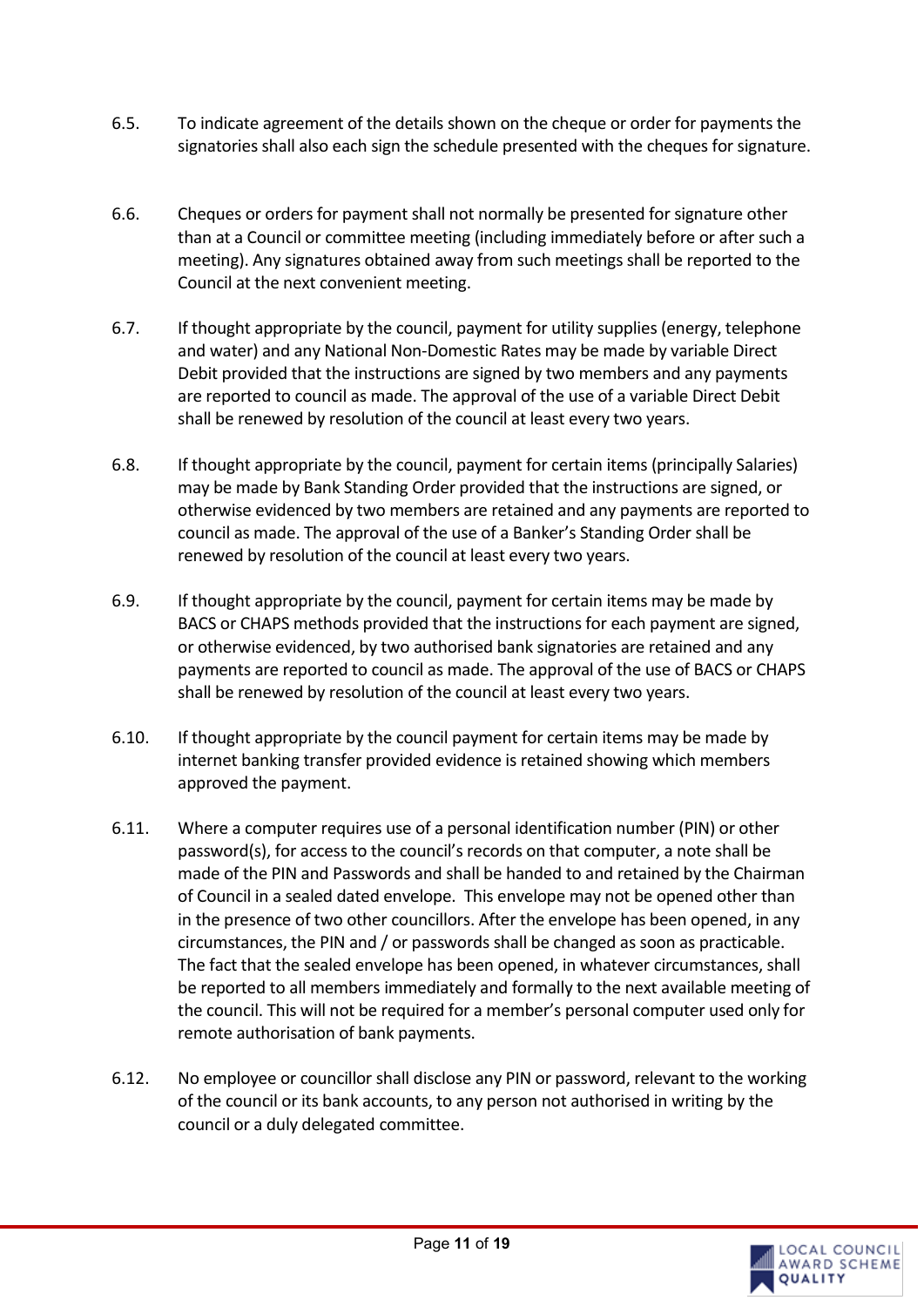- 6.13. Regular back-up copies of the records on any computer shall be made and shall be stored securely away from the computer in question, and preferably off site.
- 6.14. The council, and any members using computers for the council's financial business, shall ensure that anti-virus, anti-spyware and firewall, software with automatic updates, together with a high level of security, is used.
- 6.15. Where internet banking arrangements are made with any bank, the Clerk shall be appointed as the Service Administrator. The Bank Mandate approved by the council shall identify a number of councillors who will be authorised to approve transactions on those accounts. The bank mandate will state clearly the amounts of payments that can be instructed by the use of the Service Administrator alone, or by the Service Administrator with a stated number of approvals.
- 6.16. Access to any internet banking accounts will be directly to the access page (which may be saved under "favourites"), and not through a search engine or e-mail link. Remembered or saved passwords facilities must not be used on any computer used for council banking work. Breach of this Regulation will be treated as a very serious matter under these regulations.
- 6.17. Changes to account details for suppliers, which are used for internet banking may only be changed on written hard copy notification by the supplier and supported by hard copy authority for change signed by the Clerk. A programme of regular checks of standing data with suppliers will be followed.
- 6.18. Any Debit Card issued for use will be specifically restricted to the Clerk and will also be restricted to a single transaction maximum value of £500 unless authorised by the Council in writing before any order is placed.
- 6.19. A pre-paid debit card may be issued to employees with varying limits. These limits will be set by the Council. Transactions and purchases made will be reported to the Council and authority for topping-up shall be at the discretion of the Council.
- 6.20. Any corporate credit card or trade card account opened by the council will be specifically restricted to use by the Clerk and shall be subject to automatic payment in full at each month-end.
- 6.21. There is no petty cash provision.

#### <span id="page-11-0"></span>**7. Payment of Salaries**

7.1. As an employer, the council shall make arrangements to meet fully the statutory requirements placed on all employers by PAYE and National Insurance legislation. The payment of all salaries shall be made in accordance with payroll records and the rules of PAYE and National Insurance currently operating, and salary rates shall be as agreed by council, or duly delegated committee.

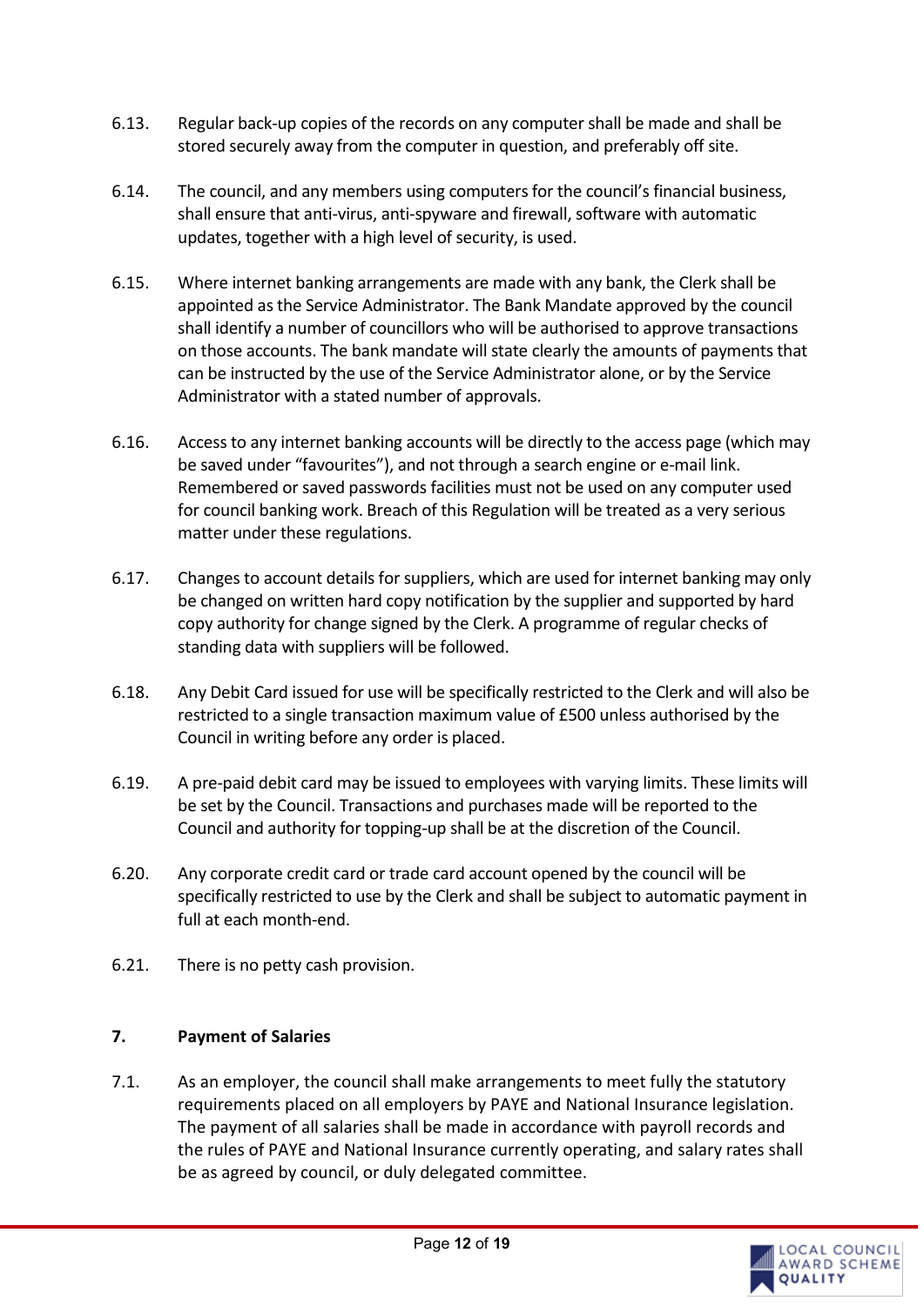- 7.2. Payment of salaries and payment of deductions from salary such as may be required to be made for tax, national insurance and pension contributions, or similar statutory or discretionary deductions must be made in accordance with the payroll records and on the appropriate dates stipulated in employment contracts, provided that each payment is reported to the next available council meeting, as set out in these regulations above.
- 7.3. No changes shall be made to any employee's pay, emoluments, or terms and conditions of employment without the prior consent of the Council.
- 7.4. Each and every payment to employees of net salary and to the appropriate creditor of the statutory and discretionary deductions shall be recorded in a separate confidential record (confidential cash book). This confidential record is not open to inspection or review (under the Freedom of Information Act 2000 or otherwise) other than:
	- a) by any councillor who can demonstrate a need to know
	- b) by the internal auditor
	- c) by the external auditor
	- d) by any person authorised under Audit Commission Act 1998, or any superseding legislation.
- 7.5. The total of such payments in each calendar month shall be reported with all other payments as made as may be required under these Financial Regulations, to ensure that only payments due for the period have actually been paid.
- 7.6. An effective system of personal performance management should be maintained for the senior officers.
- 7.7. Any termination payments shall be supported by a clear business case and reported to the council. Termination payments shall only be authorised by council.
- 7.8. Before employing interim staff the council must consider a full business case.

#### <span id="page-12-0"></span>**8. Loans and Investments**

- 8.1. All borrowings shall be effected in the name of the council, after obtaining any necessary borrowing approval. Any application for borrowing approval shall be approved by Council as to terms and purpose. The application for Borrowing Approval, and subsequent arrangements for the Loan shall only be approved by full council.
- 8.2. Any financial arrangement which does not require formal Borrowing Approval from the Secretary of State (such as Hire Purchase or Leasing of tangible assets) shall be subject to approval by the full council. In each case a report in writing shall be provided to council in respect of value for money for the proposed transaction.

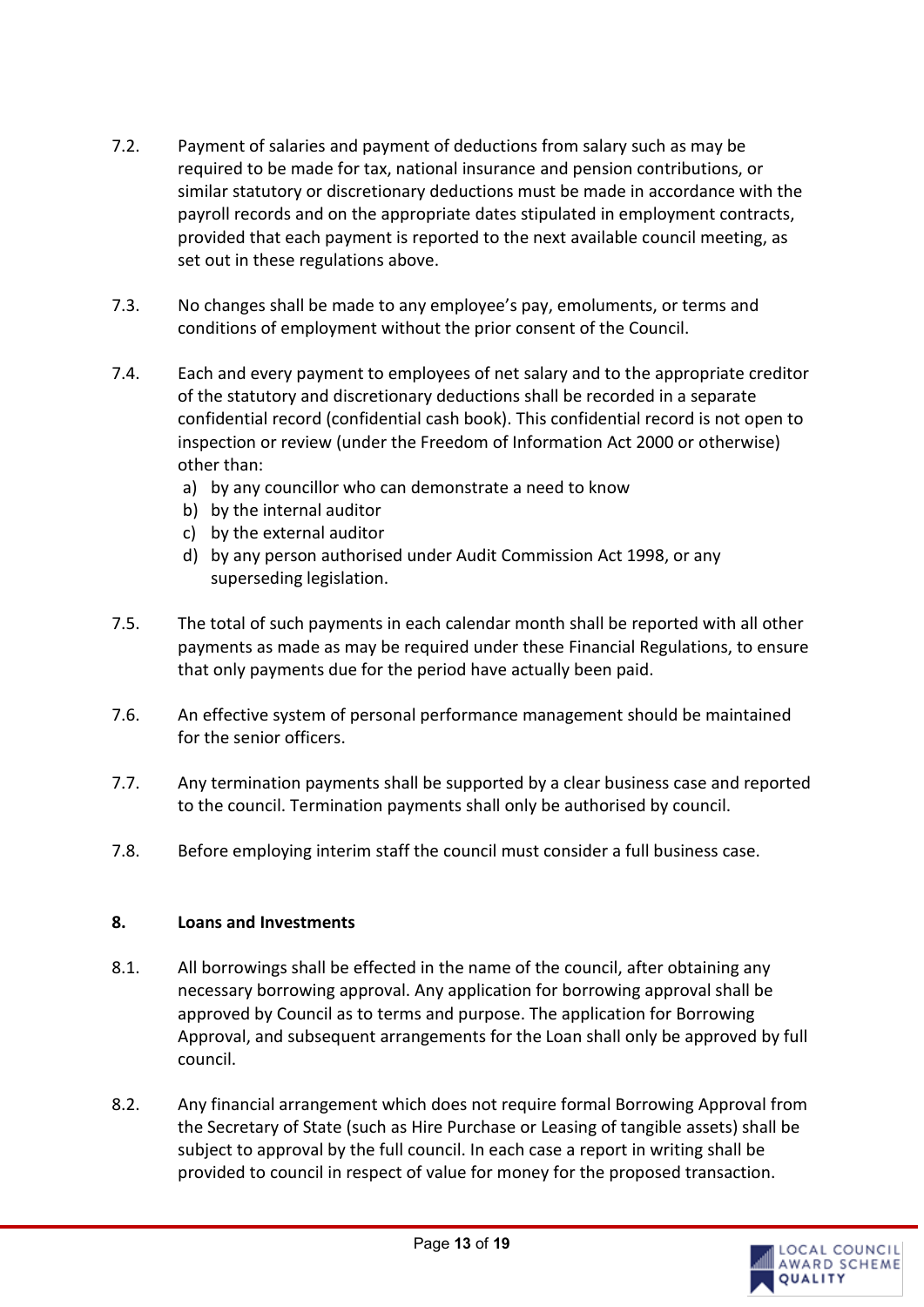- 8.3. The council will arrange with the council's Banks and Investment providers for the sending of a copy of each statement of account to the Clerk or RFO.
- 8.4. All loans and investments shall be negotiated in the name of the Council and shall be for a set period in accordance with council policy.
- 8.5. The council shall consider the need for an Investment Strategy and Policy which, if drawn up, shall be in accordance with relevant regulations, proper practices and guidance. Any Strategy and Policy shall be reviewed by the council at least annually.
- 8.6. All investments of money under the control of the council shall be in the name of the council.
- 8.7. All investment certificates and other documents relating thereto shall be retained in the custody of the RFO.
- 8.8. Payments in respect of short term or long term investments, including transfers between bank accounts held in the same bank, or branch, shall be made in accordance with Regulation 5 (Authorisation of payments) and Regulation 6 (Instructions for payments).

#### <span id="page-13-0"></span>**9. Income**

- 9.1. The collection of all sums due to the council shall be the responsibility of and under the supervision of the RFO.
- 9.2. Particulars of all charges to be made for work done, services rendered or goods supplied shall be agreed annually by the council, notified to the RFO and the RFO shall be responsible for the collection of all accounts due to the council.
- 9.3. The council will review all fees and charges at least annually, following a report of the Clerk.
- 9.4. Any sums found to be irrecoverable and any bad debts shall be reported to the council and shall be written off in the year. Any bad debts amounting to less than £250 may be written off by the RFO but reported to the council at the next appropriate meeting.
- 9.5. All sums received on behalf of the council shall be banked intact as directed by the RFO. In all cases, all receipts shall be deposited with the council's bankers with such frequency as the RFO considers necessary.
- 9.6. The origin of each receipt shall be entered on the paying-in slip.
- 9.7. Personal cheques shall not be cashed out of money held on behalf of the council.

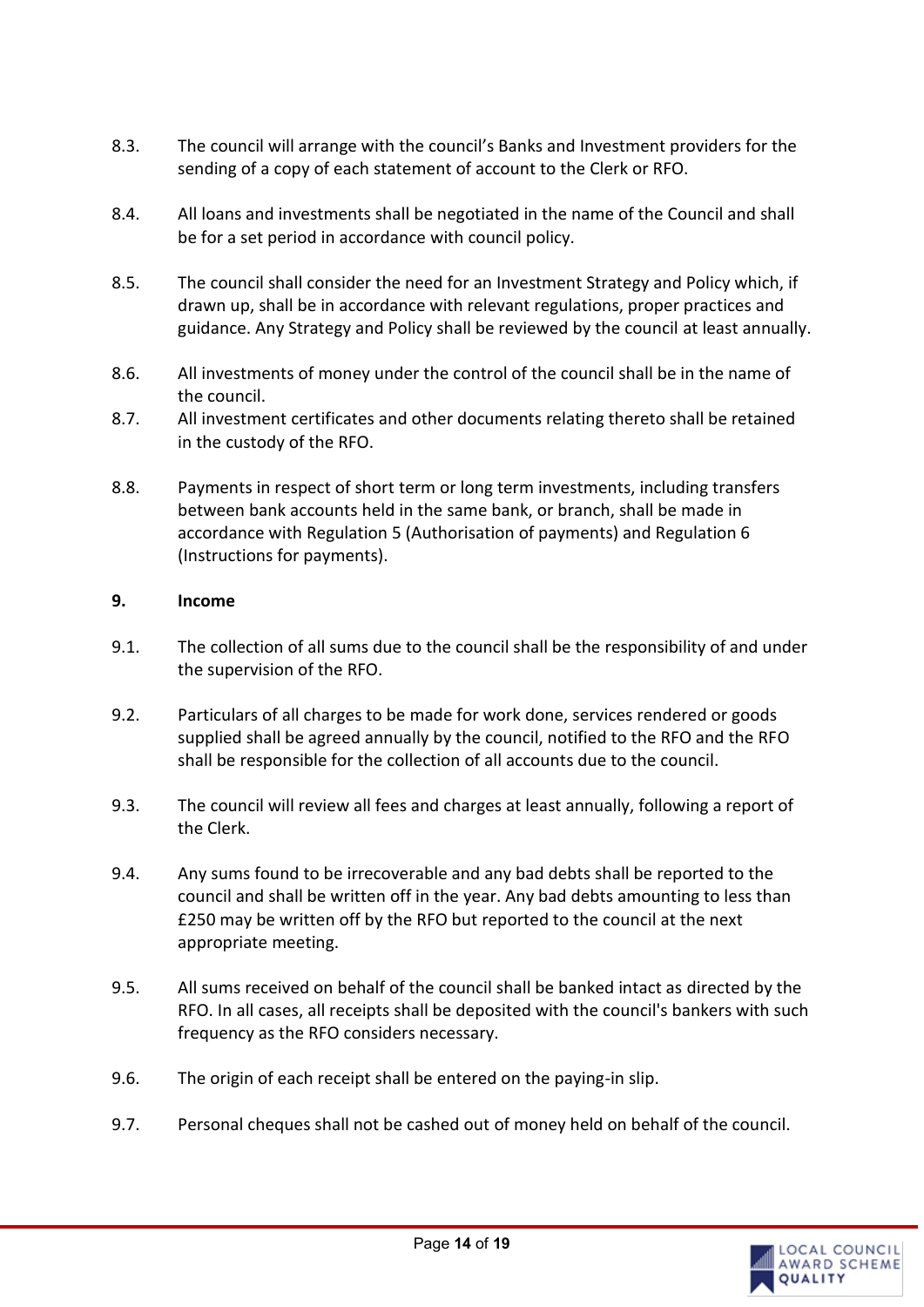- 9.8. The RFO shall promptly complete any VAT Return that is required. Any repayment claim due in accordance with VAT Act 1994 section 33 shall be made quarterly.
- 9.9. Where any significant sums of cash are received by the council, the RFO shall take such steps as are agreed by the council to ensure that more than one person is present when the cash is counted in the first instance, that there is a reconciliation to some form of control such as ticket issues, and that appropriate care is taken in the security and safety of individuals banking such cash.

#### <span id="page-14-0"></span>**10. Orders for Work, Goods and Services**

- 10.1. An official order or letter shall be issued for all work, goods and services unless a formal contract is to be prepared or an official order would be inappropriate. Copies of orders shall be retained.
- 10.2. Order books shall be controlled by the RFO.
- 10.3. All members and Officers are responsible for obtaining value for money at all times. An officer issuing an official order shall ensure as far as reasonable and practicable that the best available terms are obtained in respect of each transaction, usually by obtaining three or more quotations or estimates from appropriate suppliers, subject to any de minimis provisions in Regulation 11 (I) below.
- 10.4. A member may not issue an official order or make any contract on behalf of the council.
- 10.5. The RFO shall verify the lawful nature of any proposed purchase before the issue of any order, and in the case of new or infrequent purchases or payments, the RFO shall ensure that the statutory authority shall be reported to the meeting at which the order is approved so that the Minutes can record the power being used.

#### <span id="page-14-1"></span>**11. Contracts**

- 11.1. Procedures as to contracts are laid down as follows:
	- a. Every contract shall comply with these financial regulations, and no exceptions shall be made otherwise than in an emergency provided that this regulation need not apply to contracts which relate to items (i) to (vi) below:
		- i. for the supply of gas, electricity, water, sewerage and telephone services;
		- ii. for specialist services such as are provided by solicitors, accountants, surveyors and planning consultants;
		- iii. for work to be executed or goods or materials to be supplied which consist of repairs to or parts for existing machinery or equipment or plant;
		- iv. for work to be executed or goods or materials to be supplied which constitute an extension of an existing contract by the Council;
		- v. for additional audit work of the external Auditor up to an estimated value of £500 (in excess of this sum the Clerk and RFO shall act after consultation with the Chairman and Vice Chairman of council); and

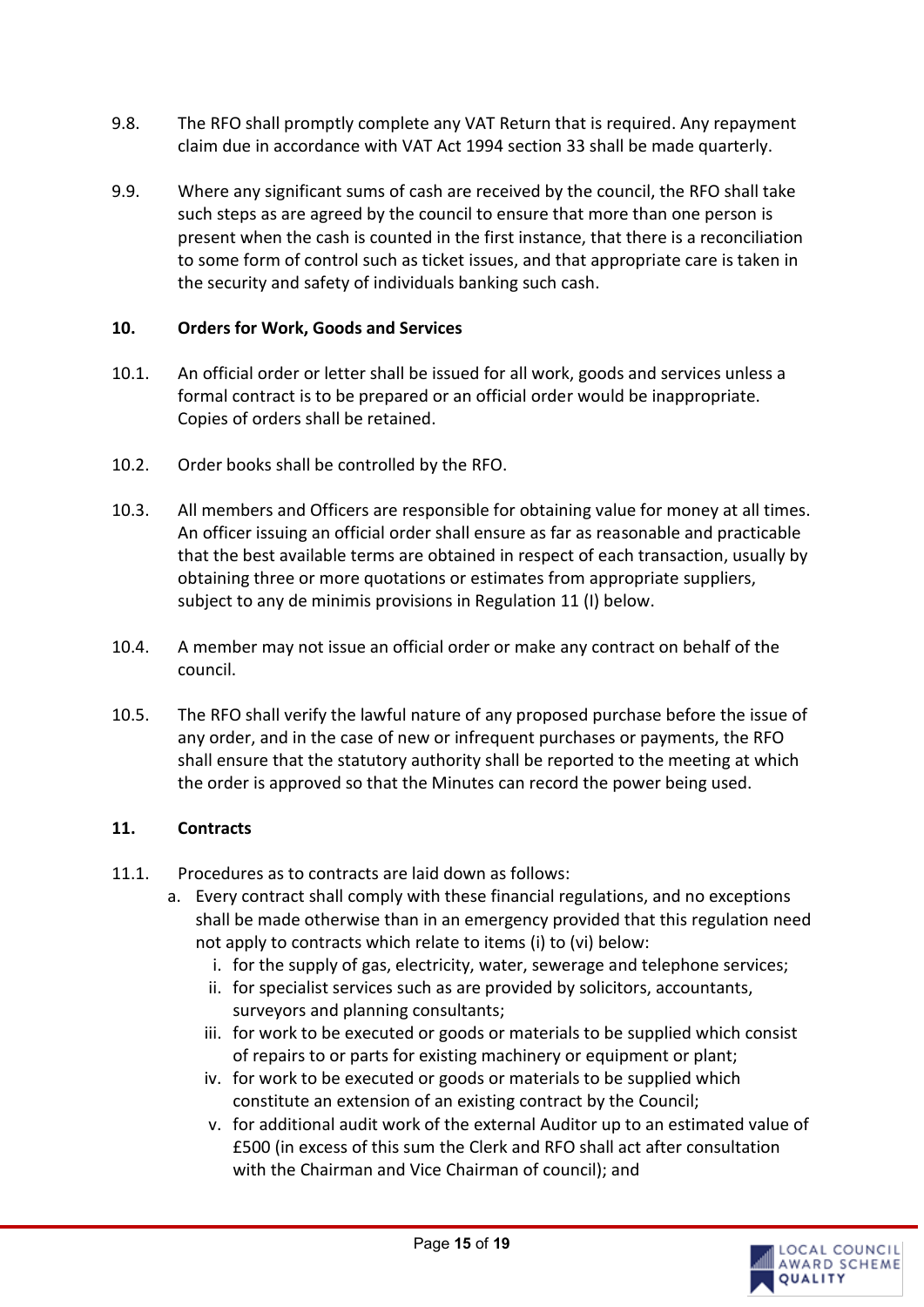- vi. for goods or materials proposed to be purchased which are proprietary articles and / or are only sold at a fixed price.
- b. Where it is intended to enter into a contract exceeding £25,000 in value for the supply of goods or materials or for the execution of works or specialist services the Council must comply with the Public Contract Regulations 2015 and will procure on the basis of a formal tender.
- c. The full requirements of The Regulations, as applicable, shall be followed in respect of the tendering and award of a public supply contract, public service contract or public works contract which exceed thresholds in The Regulations set by the Public Contracts Directive 2014/24/EU (which may change from time to time).
- d. When applications are made to waive financial regulations relating to contracts to enable a price to be negotiated without competition the reason shall be embodied in a recommendation to the council.
- e. Such invitation to tender shall state the general nature of the intended contract and the Clerk shall obtain the necessary technical assistance to prepare a specification in appropriate cases. The invitation shall in addition state that tenders must be addressed to the Clerk in the ordinary course of post. Each tendering firm shall be supplied with a specifically marked envelope in which the tender is to be sealed and remain sealed until the prescribed date for opening tenders for that contract.
- f. All sealed tenders shall be opened at the same time on the prescribed date by the Clerk in the presence of at least three members of council. Those present shall sign and date a list of those tenders received.
- g. If less than three tenders are received for contracts above £25,000 or if all the tenders are identical the council may make such arrangements as it thinks fit for procuring the goods or materials or executing the works.
- h. Any invitation to tender issued under this regulation shall be subject to Standing Order 18<sup>3</sup>, and shall refer to the terms of the Bribery Act 2010.
- i. When it is to enter into a contract of less than £25,000 in value for the supply of goods or materials or for the execution of works or specialist services other than such goods, materials, works or specialist services as are excepted as set out in paragraph (a) the Clerk or RFO shall obtain 3 quotations (priced descriptions of the proposed supply); where the value is below £2,500 and above £100 the Clerk or RFO shall strive to obtain 3 estimates. Otherwise, Regulation 10 (3) above shall apply.
- j. The council shall not be obliged to accept the lowest or any tender, quote or estimate.
- k. Should it occur that the council, or duly delegated committee, does not accept any tender, quote or estimate, the work is not allocated and the council requires further pricing, provided that the specification does not change, no person shall be permitted to submit a later tender, estimate or quote who was present when the original decision making process was being undertaken.

<sup>3</sup> Based on NALC's model standing order 18d in Local Councils Explained © 2013 National Association of Local Councils

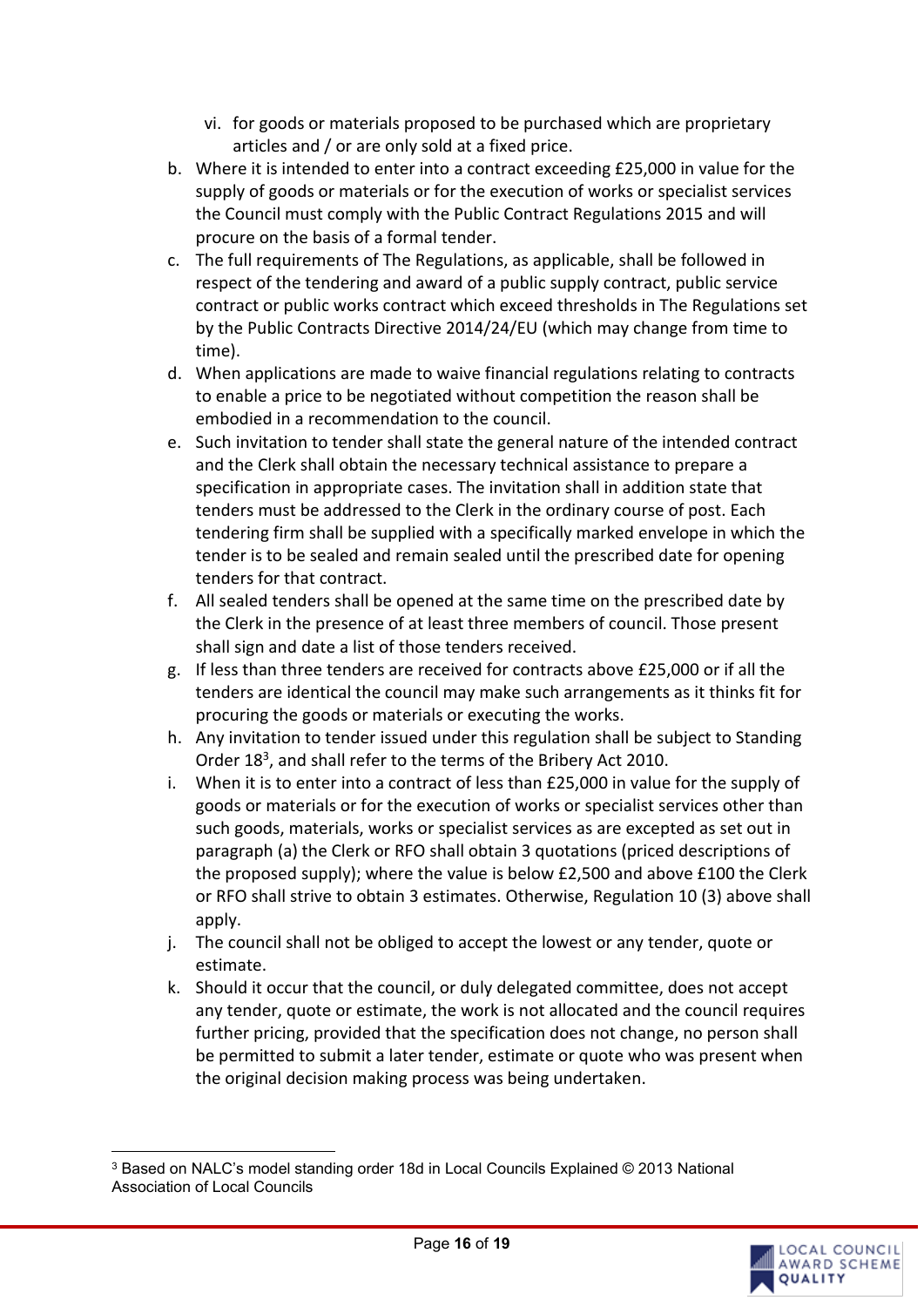l. The European Union Procurement Directive shall apply and the terms of the Public Contracts Regulations 2015 and the Utilities Contracts Regulations 2006 including thresholds shall be followed.

### <span id="page-16-0"></span>**12. Payment Under Contract for Building or Other Construction Works**

- 12.1. Payments on account of the contract sum shall be made within the time specified in the contract by the RFO upon authorised certificates of the architect or other consultants engaged to supervise the contract (subject to any percentage withholding as may be agreed in the particular contract).
- 12.2. Where contracts provide for payment by instalments the RFO shall maintain a record of all such payments. In any case where it is estimated that the total cost of work carried out under a contract, excluding agreed variations, will exceed the contract sum of 5% or more a report shall be submitted to the council.
- 12.3. Any variation to a contract or addition to or omission from a contract must be approved by the council and Clerk to the contractor in writing, the council being informed where the final cost is likely to exceed the financial provision.

# <span id="page-16-1"></span>**13. Stores and Equipment**

- 13.1. The officer in charge of each section shall be responsible for the care and custody of stores and equipment in that section.
- 13.2. Delivery Notes shall be obtained in respect of all goods received into store or otherwise delivered and goods must be checked as to order and quality at the time delivery is made.
- 13.3. Stocks shall be kept at the minimum levels consistent with operational requirements.
- 13.4. The RFO shall be responsible for periodic checks of stocks and stores at least annually.

# <span id="page-16-2"></span>**14. Assets, Properties and Estates**

- 14.1. The Clerk shall make appropriate arrangements for the custody of all title deeds and Land Registry Certificates of properties held by the council. The RFO shall ensure a record is maintained of all properties held by the council, recording the location, extent, plan, reference, purchase details, nature of the interest, tenancies granted, rents payable and purpose for which held in accordance with Accounts and Audit Regulations.
- 14.2. No tangible moveable property shall be purchased or otherwise acquired, sold, leased or otherwise disposed of, without the authority of the council, together with any other consents required by law, save where the estimated value of any one item of tangible

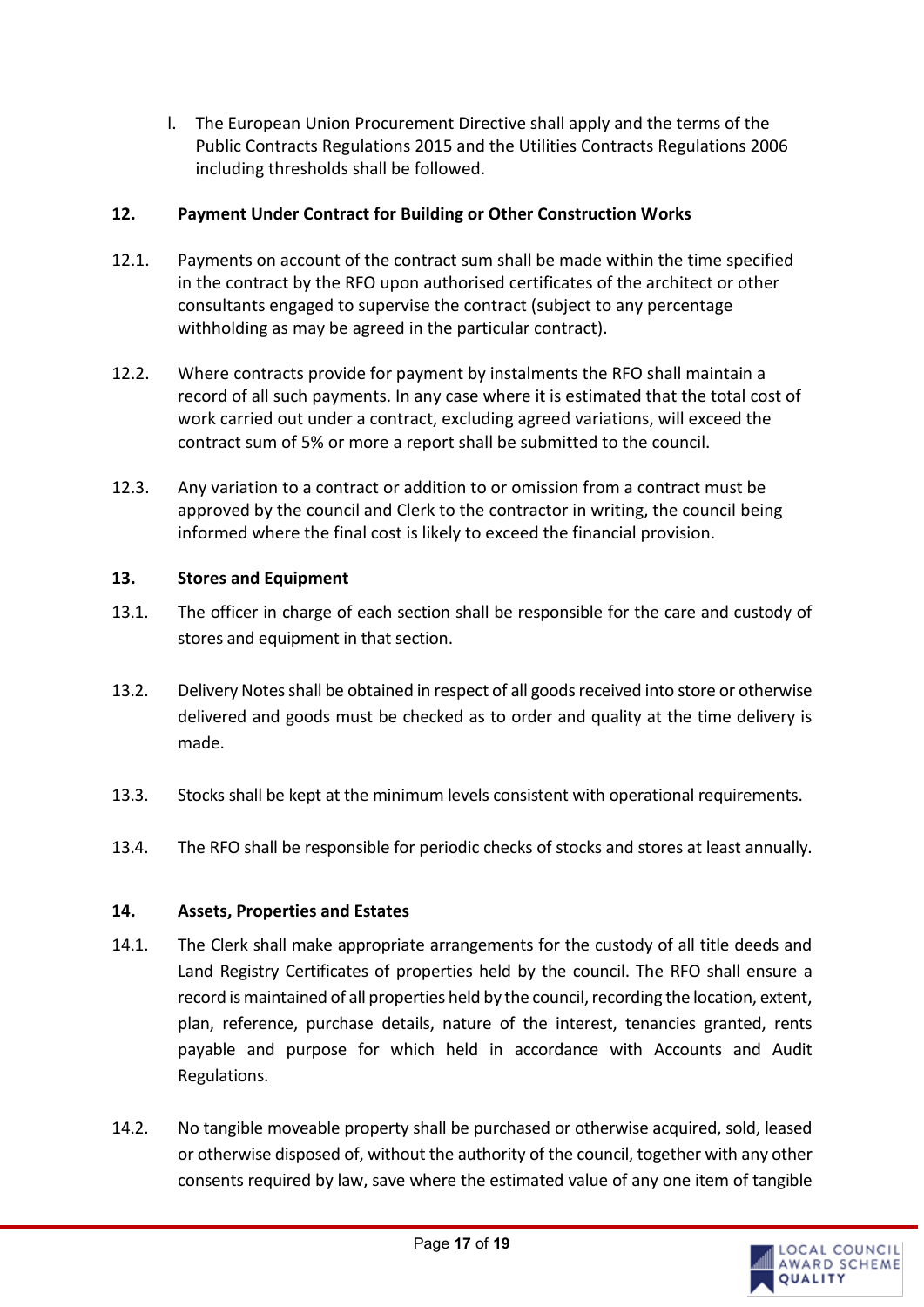movable property does not exceed £100, in which case the Town clerk may make the decision to dispose.

- 14.3. No real property (interests in land) shall be sold, leased or otherwise disposed of without the authority of the council, together with any other consents required by law, In each case a Report in writing shall be provided to council in respect of valuation and surveyed condition of the property (including matters such as planning permissions and covenants) together with a proper business case (including an adequate level of consultation with the electorate).
- 14.4. No real property (interests in land) shall be purchased or acquired without the authority of the full council. In each case a Report in writing shall be provided to council in respect of valuation and surveyed condition of the property (including matters such as planning permissions and covenants) together with a proper business case (including an adequate level of consultation with the electorate).
- 14.5. Subject only to the limit set in Reg. 14.2 above, no tangible moveable property shall be purchased or acquired without the authority of the full council. In each case a Report in writing shall be provided to council with a full business case.
- 14.6. The RFO shall ensure that an appropriate and accurate Register of Assets and Investments is kept up to date. The continued existence of tangible assets shown in the Register shall be verified at least annually, possibly in conjunction with a health and safety inspection of assets.

#### <span id="page-17-0"></span>**15. Insurance**

- 15.1. Following the annual risk assessment (per Financial Regulation 17), the RFO shall effect all insurances and negotiate all claims on the Council's insurers.
- 15.2. The Clerk shall give prompt notification to the RFO of all new risks, properties or vehicles which require to be insured and of any alterations affecting existing insurances.
- 15.3. The RFO shall keep a record of all insurances effected by the council and the property and risks covered thereby and annually review it.
- 15.4. The RFO shall be notified of any loss liability or damage or of any event likely to lead to a claim, and shall report these to council at the next available meeting.
- 15.5. All appropriate members and employees of the council shall be included in a suitable form of security or fidelity guarantee insurance which shall cover the maximum risk exposure as determined by the council, or duly delegated committee.